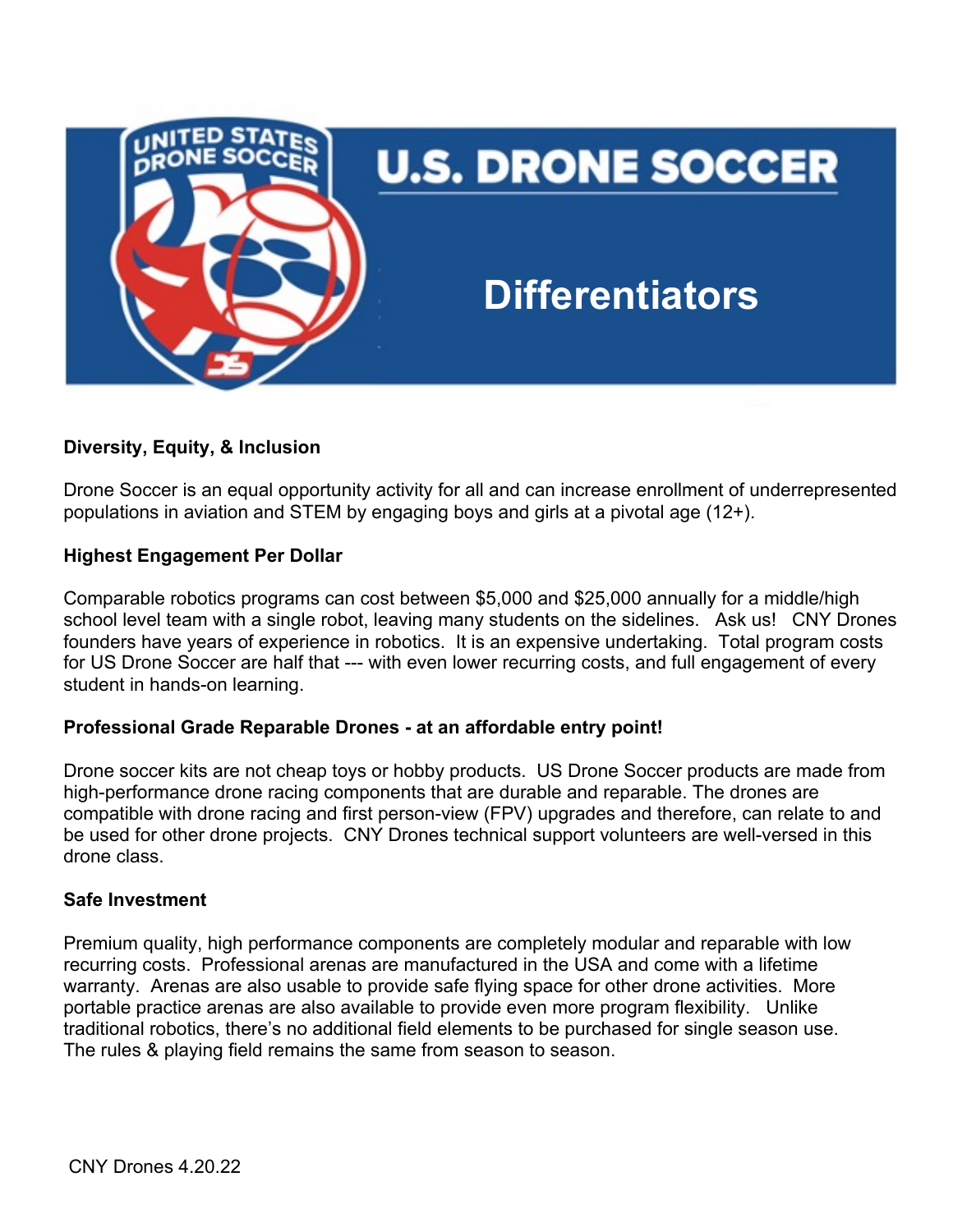

# **Liability**

Safe, indoor, netted, FAA compliant. All students receive an FAA TRUST certificate. Competitive students receive an Academy of Model Aeronautics (AMA) membership that includes important pilot and event insurance. CNY Drones operates as an AMA Model Aviation Student Club, with AMA members as volunteers and affiliations to other AMA clubs. Most CNY Drones Planning Committee members are also FAA Certified Commercial Drone Pilots.

# **Ease of Adoption with Regional Technical Support**

Technical support is available to teams, classrooms, and camp providers who are unfamiliar with drone technology. CNY Drones provides ongoing mentorship and is available as first-line support for any issues that arise with equipment and/or game play within our Region (NY/NJ). As instructors and/or staff turns over, CNY Drones is available to help train new staff and provide connections to potential short-term replacement staff. Our volunteers have experience running STEM events, from single day programs to camps and will share their knowledge to ensure programs are set up for the greatest impact.

# **Student Impact**

US Drone Soccer is also an international team sport, exposing students to the path towards high paying careers enhanced with the skills learned through traditional team athletics. US Drone Soccer and CNY Drones recognize that foundational experiences in drone technology can help shape student's aspirations from aviation to space exploration.

CNY Drones is in the center of the State - in the backyard of the New York State UAS Test Site and Corridor. CNY Drones has strong ties to SUNY Polytechnic Institute as well as Mohawk Valley Community College, home to one a 2-year degree program in Remotely Piloted Aircraft Systems (RPAS). As RPAS and related technologies expand, CNY Drones' support system will help introduce students to educational and employment opportunities through a connected community of educators and industry professionals.